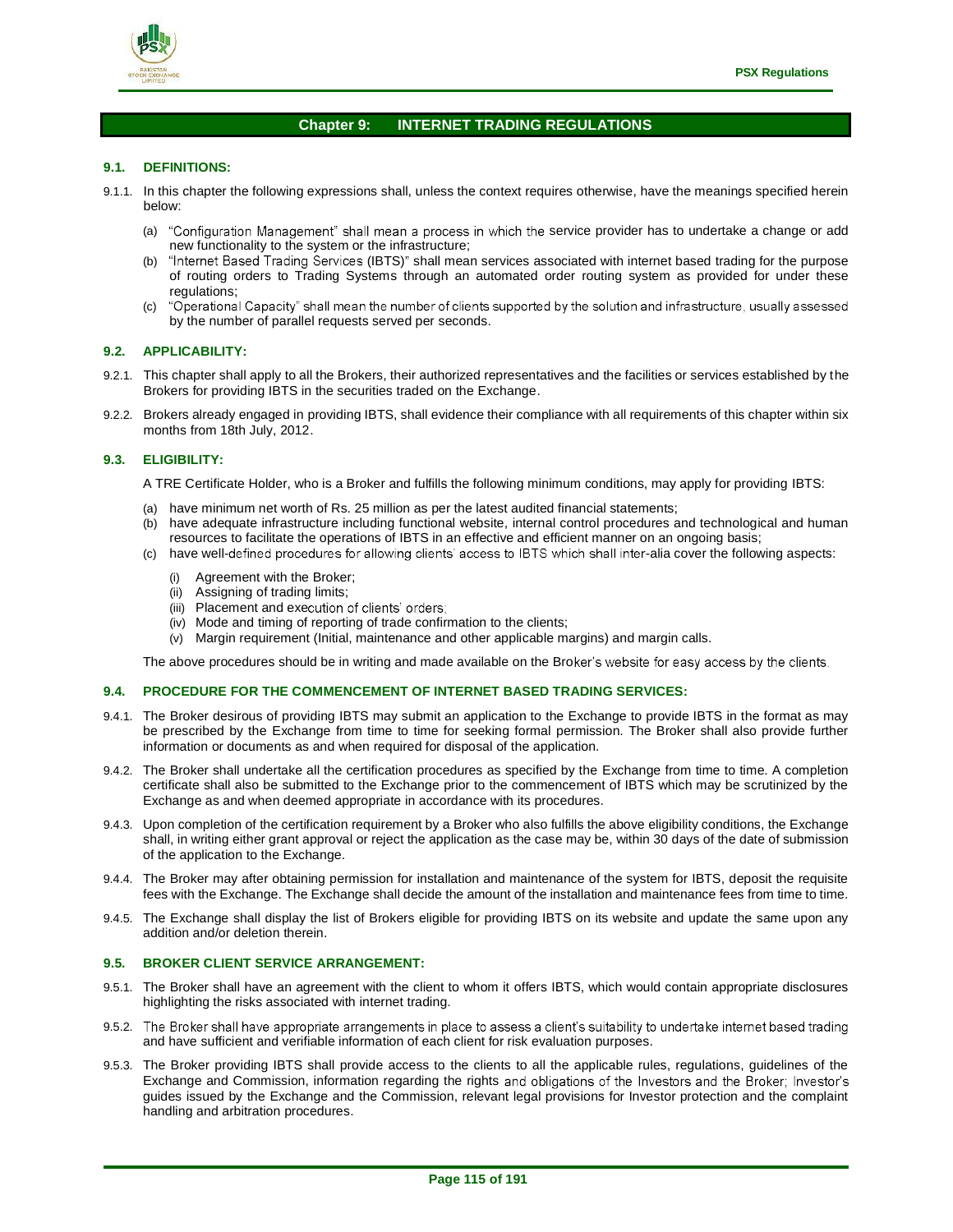

In addition to the above, the Broker shall also disclose to the clients the information relating to UIS Services of NCCPL and SMS, IVR and Investor Account services of CDC.

- 9.5.4. The Broker shall disclose to its clients availing IBTS the Service Level Agreements and the infrastructure provided by the third-party vendor, if any.
- 9.5.5. The Broker shall keep in record for the period of at-least five years all IBTS information relating to client orders and communications with the clients along with proper security measures to prevent such record from any potential misuse.

## **9.6. SERVICE REQUIREMENT:**

The Broker providing IBTS shall ensure that:

- (a) Satisfactory arrangements are in place so that it can at all times uniquely identify each and every order during the different stages of processing.
- (b) Orders placed through its systems are fairly allocated in accordance with the rules/regulations/procedures of the Exchange.
- (c) Effective audit trail is maintained to address risks arising from:
	- (i) the opening, modification or closing of a client account;
	- (ii) any transaction with significant financial consequences;
	- (iii) any authorization granted to a client to exceed a limit;
	- (iv) any granting, modification or revocation of systems access rights or privileges.
- (d) Adequate risk management systems are in place for controlling product-wise trading limits and exposure of clients availing IBTS. The system shall be capable of monitoring trading activities of such clients in leverage and derivative products offered through IBTS.
- (e) Internet trading system is capable of assessing the risk of the client on real-time basis at order entry level. The client shall be informed of acceptance/rejection of the order instantaneously. In case an order is rejected due to the system based controls because of client having exceeded limits etc., the system may allow a review and release facility for enabling the order to pass through.
- (f) Provision of user manual of IBTS containing complete system and interfaces documentation on its website.
- (g) System based reports on margin requirements, payment and delivery obligations etc. are disseminated to the client in a timely manner.
- (h) Any error or omission in the system shall not indemnify the Broker from the responsibility of settling any trade.

## **9.7. INFORMATION AND INFRASTRUCTURAL SECURITY MEASURES:**

The Broker providing IBTS shall ensure that:

- (a) The internet trading system is in compliance with the information security policy of the Exchange and the service provider/Broker.
- (b) The encryption technology applies for all client orders entered into the system and for all other confidential information the system is capable to uniquely identify each client of the Broker. For this purpose, appropriate technical and administrative controls are also implemented to protect the clients against identity theft and related compromises.
- (c) Firewalls are in place to prevent intrusions by unauthorized persons. The firewall policy shall be adequately defined, maintained and reviewed periodically.
- (d) The system is configurable to allow auto-logoff in case of inactivity of the trading terminal and/or the trading website.
- (e) Implementation of first and second level passwords and PIN requirement at order placement level are implemented.
- (f) Functionality of automatic expiry of passwords at the end of a reasonable duration and re-initialization of access on entering fresh passwords are implemented.
- (g) All transaction logs with proper audit facilities are maintained in the system.
- (h) Appropriate technical controls are in place against:
	- (i) Presentation of incorrect data, intentionally or malevolently;
	- (ii) False presentation or the use of incomplete information for transactions;
	- (iii) Manipulation of any data;
	- (iv) Viruses/Malware, leading to any loss of data, unauthorized access to data, or threat of unavailability of systems;
	- (v) Cyber extortion (distributed denial of services/distributed agent-based attacks).

## **9.8. OPERATIONAL CAPACITY:**

- 9.8.1. The Broker providing IBTS shall ensure that its Operational Capacity is evaluated regularly and that it maintains the log of evidences of such activities which shall include but not be limited to the following:
	- (a) Details of the procedures for undertaking such an evaluation;
	- (b) The time at which such evaluation is undertaken;
	- (c) A copy of the results of such evaluation.
- 9.8.2. The Broker providing IBTS shall continuously update and enhance the Operational Capacity in line with the increasing quantum of trades being generated through IBTS.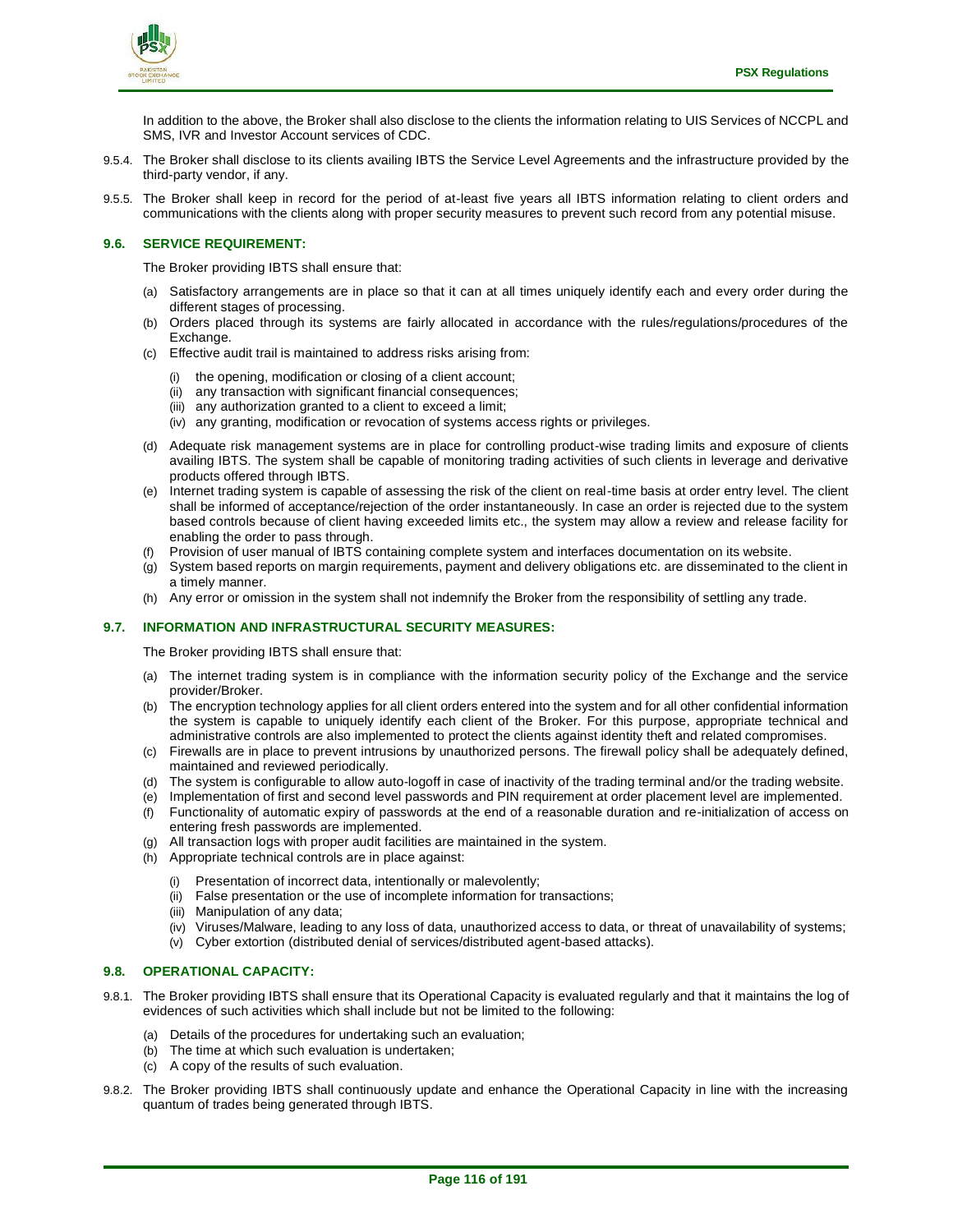

## **9.9. SERVICE AVAILABILITY AND BUSINESS CONTINUITY:**

The Broker providing IBTS shall ensure that:

- (a) Service is available in the following events:
	- (i) Website is not accessible thereby barring trading, receiving or providing information;
	- (ii) Particular section(s) of the website are not accessible due to either denial of service or lack of capacity or inability of the service providers to provide timely access to website;
- (b) Satisfactory alternative arrangements and contingency plans are in place to make sure that IBTS can continue in the event of a large-scale disruption (Disaster Recovery Planning/Business Continuity Planning).
- (c) Appropriate arrangements are in place where disruption of service is witnessed on the part of vendor.
- (d) Information regarding any disruption in the online trading services either on part of the Broker or the third-party vendor, is immediately disclosed on its website and to its clients.

## **9.10. SYSTEMS MODIFICATION:**

The Broker providing IBTS shall submit to the Exchange and disclose on its website, in advance or promptly as the case may be, the information relating to any significant changes (Major Release) to its systems and the reasons for the change, availability or revocation of any specification/facility, delay in placement of orders/execution of trades etc. The changes in the system must comply with the configuration management policy of the service provider/Broker.

## **9.11. MONTHLY REPORTING:**

The Broker providing IBTS shall maintain monthly reports on the reliability and compliance status of the service. The report shall inter-alia include:

- (a) Number of users of the system as at the end of the month;
- (b) Daily average number of transactions (of all types) processed by the system during the month and the highest number of transactions processed by the system on a single trading day during the month;
- (c) Percentage of the scheduled time for availability for which the service was not available;
- (d) Number of incidences in which the system remained partially or fully inaccessible for trading;
- (e) Reason for non-availability, if any; and
- (f) System modifications, if any and its impact on the existing services.

## **9.12. PERIODIC AUDIT, VULNERABILITY ASSESSMENT AND PENETRATION TESTING:**

- 9.12.1. The Broker shall ensure that its IBTS systems, controls and procedures are audited and penetration tested independently, once in every two years, by an audit firm approved by the Exchange.
- 9.12.2. The Broker shall submit report of the auditor to the Exchange within two months of the date of the close of its periodic vulnerability assessment, if not assessed by the Exchange itself.
- 9.12.3. If the IBTS audit report or the Penetration Testing and Vulnerability Testing audit report indicates any non-compliance(s) or vulnerabilities in the system, controls or procedures, the Broker shall be liable to rectify such noncompliance(s) /remove the vulnerability and furnish a compliance report to PSX from the auditor, within 30 days from the date of submission of audit report, certifying that the noncompliance(s)/vulnerability has been rectified/removed.

#### **9.13. GENERAL DISCLOSURES:**

- 9.13.1. The Broker providing IBTS shall ensure that its website contains following information in plain English and Urdu language and in an easily accessible form:
	- (a) A basic explanation of securities trading; including definitions of common terms used on the trading screen;
	- (b) A general statement and information regarding the manner, in which orders are accepted, processed, settled and cleared via the internet;
	- (c) Disclosure of various risks of securities trading, including the risk of systems outages and failures and any alternative means of placing orders;
	- (d) Procedures to cancel pending orders during a system failure;
	- (e) Rules and regulations affecting inter-alia client broker relationship, arbitration procedures and any other useful information from the perspective of Investor protection;
	- (f) Hyperlink to the websites/page on the websites of the Exchange and the Commission displaying relevant rules, regulations, guidelines of the Exchange and Commission, information regarding the rights and obligations of the Investors and the Broker; Investor's guidelines issued by the Exchange and the Commission, relevant legal provisions for Investor protection and the complaint handling and arbitration procedures etc.;
	- (g) Hyperlink to the websites/page on the websites showing information relating to UIS Services of NCCPL and SMS, IVR and Investor Account services of CDC.
- 9.13.2. The Broker providing IBTS shall ensure that the ticker/quote/order book displayed on its website displays the time stamp as well as the source of information against any given information.
- 9.13.3. The Exchange shall ensure that all the information as prescribed under these regulations is properly disclosed and updated from time to time by the Broker on its website.